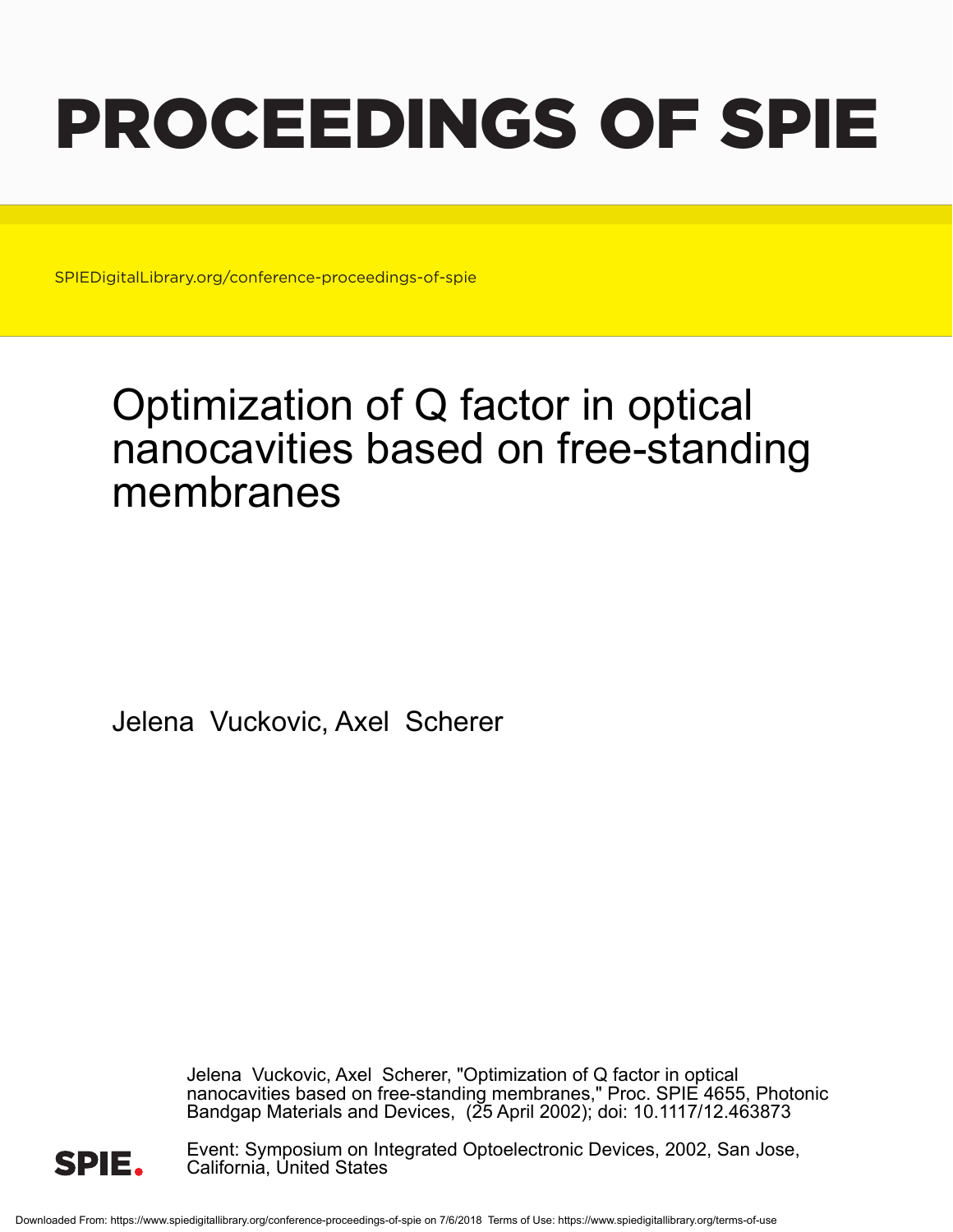### Optimization of Q factor in optical nanocavities based on free-standing membranes

Jelena Vuëkovié and Axel Scherer

Department of Electrical Engineering California Institute of Technology, 136-93 Pasadena, CA 91125, U.S.A.

#### ABSTRACT

We express the quality factor of a mode in terms of the Fourier transforms of its field components, and prove that the reduction in radiation loss can be achieved by suppressing the mode's wave-vector components within the light cone. Although this is intuitively clear, our analytical proof gives us insight into how to achieve the Q factor optimization, without the mode delocalization. We focus on the dipole defect mode in free standing membrane and achieve  $Q > 10^4$ , while preserving the mode volume of the order of one half of cubic wavelength in material. The derived expressions and conclusions can be used in optimization of Q factor for any type of defect in planar photonic crystals.

Keywords: Q factor, optical resonators, integrated optics, optoelectronic devices, optics, FDTD methods, Fourier transforms, microcavity, photonic crystals, photonic bandgap.

#### 1. INTRODUCTION

One of the most important properties of photonic crystals is their ability to localize light into small mode volumes. Even the simplest single defect microcavities in planar photonic crystals with triangular lattice, produced by changing the radius or refractive index of a single hole or rod, can localize light into the volumes as small as one half of cubic wavelength in material. Unfortunately, these most obvious microcavity designs have maximum quality factors of the order of only a few thousand.<sup>1-4</sup> Our group at Caltech has recently proposed the design and fabrication of optical microcavities based on free-standing membranes, with  $Q > 10^4$  and mode volumes of the order of one half of cubic wavelength of light in material.<sup>2,5</sup> We have also demonstrated the experimental Q factor of 2800 in this type of structure, for which the theoretically predicted Q was around  $4000.6$  In our earlier work,<sup>2</sup> we have only briefly addressed the mechanism behind the reduction of radiation loss in our structures: the suppression of wave-vector components of the defect mode that are positioned within the light cone. In this article, we discuss this phenomenon in details and derive the analytic expression relating the Q factor of a mode to the Fourier transform of the mode pattern. We also show how to suppress the wave-vector components within the light cone, without delocalizing a mode. Although our study focuses only on the dipole mode, the derived relations are universal and conclusions can be used in the optimization of Q factor for any type of mode and defect in planar photonic crystals.

#### 2. EXPRESSING THE Q FACTOR OF A MODE IN TERMS OF THE FOURIER TRANSFORM OF ITS FIELD PATTERN

The detailed derivation of the relation between the Q factor and the Fourier transform of a mode will appear in our forthcoming article.7 Briefly, the 3D FDTD analysis can provide us with the near field distribution of the analyzed microcavity. The FDTD analysis of the far field would require large amounts of computer memory, and would be very computationally inefficient. However, we can compute the far field starting from the known near field distribution. Any wavefront can be considered as a source of secondary waves that add to produce distant wavefronts, according to Huyggens principle. Let us assume that we know the field distribution across the surface  $S$ , positioned in the near field and above the free standing membrane. For example, let S be the plane positioned at  $z=0$ , in parallel to the surface of the membrane, and at a small distance  $\Delta z$  from it. This choice of surface S will allow us to relate the Q factor of a mode to the Fourier transform of its field pattern. We also assume that the medium above  $S$  is

Further author information: Send correspondence to Jelena Vučković. E-mail: jela@caltech.edu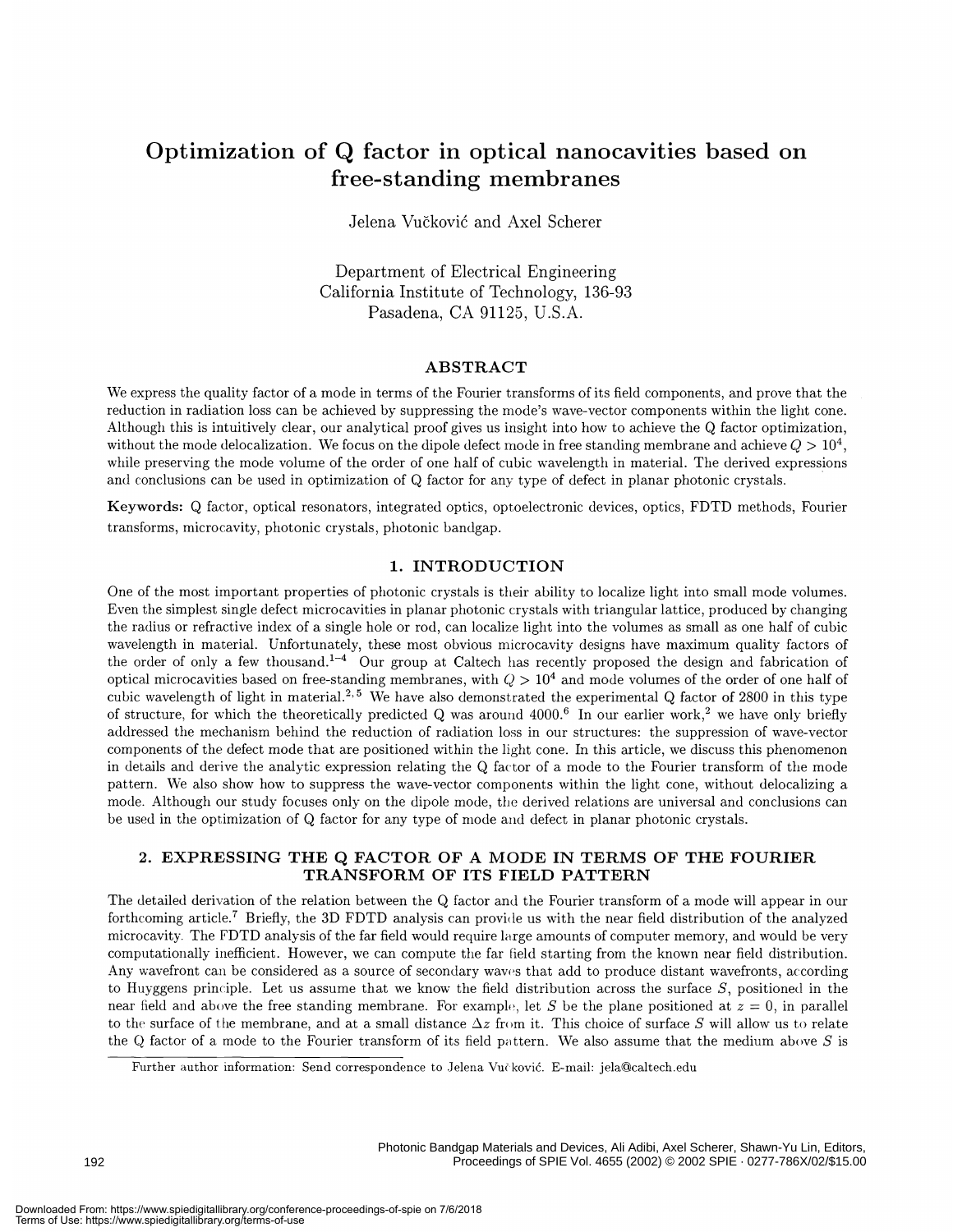homogeneous and isotropic. The far fields can be considered as arising from the equivalent current sheets at the surface  $S$ , and we can calculate the far field and the total averaged radiated power into the half-space above the plane  $S:$ <sup>8</sup>

$$
P_1 = \frac{\eta}{8\lambda^2} \int_0^{\pi/2} \int_0^{2\pi} d_{\theta} d_{\phi} \sin(\theta) K(\theta, \phi)
$$
  

$$
K(\theta, \phi) = \left| N_{\theta} + \frac{L_{\phi}}{\eta} \right|^2 + \left| N_{\phi} - \frac{L_{\theta}}{\eta} \right|^2
$$
  

$$
\eta = \sqrt{\frac{\mu_{\phi}}{\epsilon_o}},
$$
 (1)

where  $\vec{N}$  and  $\vec{L}$  represent radiation vectors. It can be proved that components of radiation vectors are proportional to Fourier transforms of tangential field components at the plane  $S$ :<sup>7</sup>

$$
N_x = -FT_2(H_y)\bigg|_{\vec{k}_1} \tag{2}
$$

$$
N_y = FT_2(H_x)\Big|_{\vec{k}_{\parallel}}
$$
\n<sup>(3)</sup>

$$
L_x = FT_2(E_y)\Big|_{\vec{k}_{\parallel}}
$$
\n<sup>(4)</sup>

$$
L_y = -FT_2(E_x)\Big|_{\vec{k}_{\parallel}}
$$
\n<sup>(5)</sup>

$$
\vec{k}_{||} = \frac{2\pi}{\lambda} sin\theta(\hat{x}cos\phi + \hat{y}sin\phi)
$$
\n(6)

$$
FT_2(f(x,y)) = \iint\limits_{S} d_x d_y f(x,y) e^{i(k_x x + k_y y)}, \tag{7}
$$

Therefore, just by knowing the Fourier transforms of the tangential field components at the plane  $S$ , we can evaluate the time averaged radiated power. From the previous expressions it is clear that the wave-vector of interest  $\vec{k}_{\parallel}$  lies within the light cone for any values of angles  $\theta$  and  $\phi$  in the circular polar coordinate system (i.e.  $|\vec{k}_{\parallel}| \leq \frac{2\pi}{\lambda}$ ). This implies that the radiated power  $P$  depends only on the wave-vector components located within the light cone. Hence, the reduction in radiation loss and improvement in Q factor can be achieved by suppressing the Fourier components within the light cone, or by redistributing them outside the light cone.

In the case when most of the radiated power is collected at vertical incidence (i.e., at small  $\theta$ ), the expression 1 can be simplified as follows:

$$
P_2 = \frac{\eta}{8\lambda^2 k^2} \iint\limits_{|\vec{k}_{\parallel}| \le k} d\vec{k} \left( \left| N_x + \frac{L_y}{\eta} \right|^2 + \left| N_y - \frac{L_x}{\eta} \right|^2 \right) = \frac{\eta}{8\lambda^2 k^2} \iint\limits_{|\vec{k}_{\parallel}| \le k} d\vec{k} \left( \left| FT_2(H_y) + \frac{1}{\eta} FT_2(E_x) \right|^2 + \left| FT_2(H_x) - \frac{1}{\eta} FT_2(E_y) \right|^2 \right)
$$
(8)

The integral of the cross-terms in the equation 8 gives approximately one half of the radiated power. This can be proved easily starting from the expansion of fields in terms of the Fourier components and the expression for the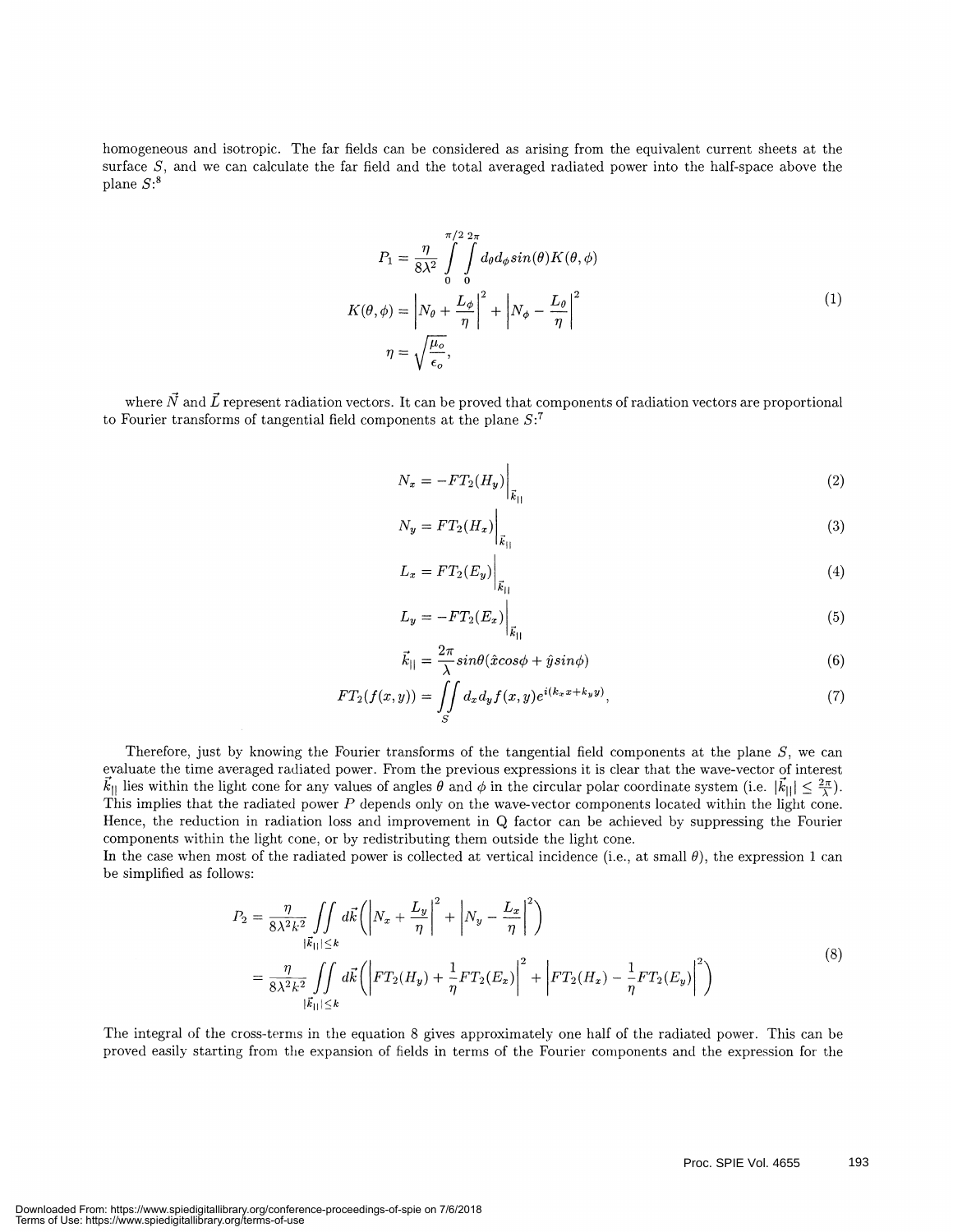radiated power as the integral of the z component of the Poynting vector  $\vec{\Gamma}$  over the surface S. This leads to the following expression for the averaged radiated power:

$$
P_3 = 2 \frac{\eta}{8\lambda^2 k^2} \iint\limits_{|\vec{k}_1| \le k} d\vec{k} \left( \left| FT_2(H_x) \right|^2 + \left| FT_2(H_y) \right|^2 + \frac{1}{\eta^2} \left| FT_2(E_x) \right|^2 + \frac{1}{\eta^2} \left| FT_2(E_y) \right|^2 \right) \tag{9}
$$

It is important to note that if some field component  $u(x, y)$  is odd with respect to the x coordinate (i.e.,  $u(x, y) = -u(-x, y)$ ), then its Fourier transform must be equal to zero for any point in the Fourier space with  $k_x = 0$ any field component which is odd with respect to the  $y$  coordinate has a Fourier transform which is zero for any point with  $k_y = 0$ .

Let us introduce the radiation factor  $RF$  which is directly proportional to the radiated power  $P$ :

$$
RF_i = \frac{P_i}{W}, i = 1, 2, 3, \dots
$$
\n(10)

where  $W$  represents the total energy of a mode in the half-space above the middle of the membrane. The radiation Q factor of a mode (which is a measure of the radiation, out-of-plane loss) can be expressed as:

$$
Q = \omega \frac{W}{P} = \frac{\omega}{RF}.
$$
\n(11)

#### 3. HIGH Q OPTICAL NANOCAVITIES IN FREE STANDING MEMBRANES



Figure 1. Microcavity structure consisting of a single defect (produced by reducing the radius of the central hole to  $r_{def}/a = 0.2$  from  $r/a = 0.275$ ) and a fractional edge dislocation of order  $p = 4$  along the x axis. The applied discretization is 20 pixels per periodicity a.

We have recently proposed the design and fabrication of optical microcavities in free standing membranes with  $Q > 10^4$  for the dipole mode, and mode volumes of the order of one half of cubic wavelength of light (measured in material).<sup>2,5</sup> The dramatic improvement in Q factors over single defect microcavities (without a significant increase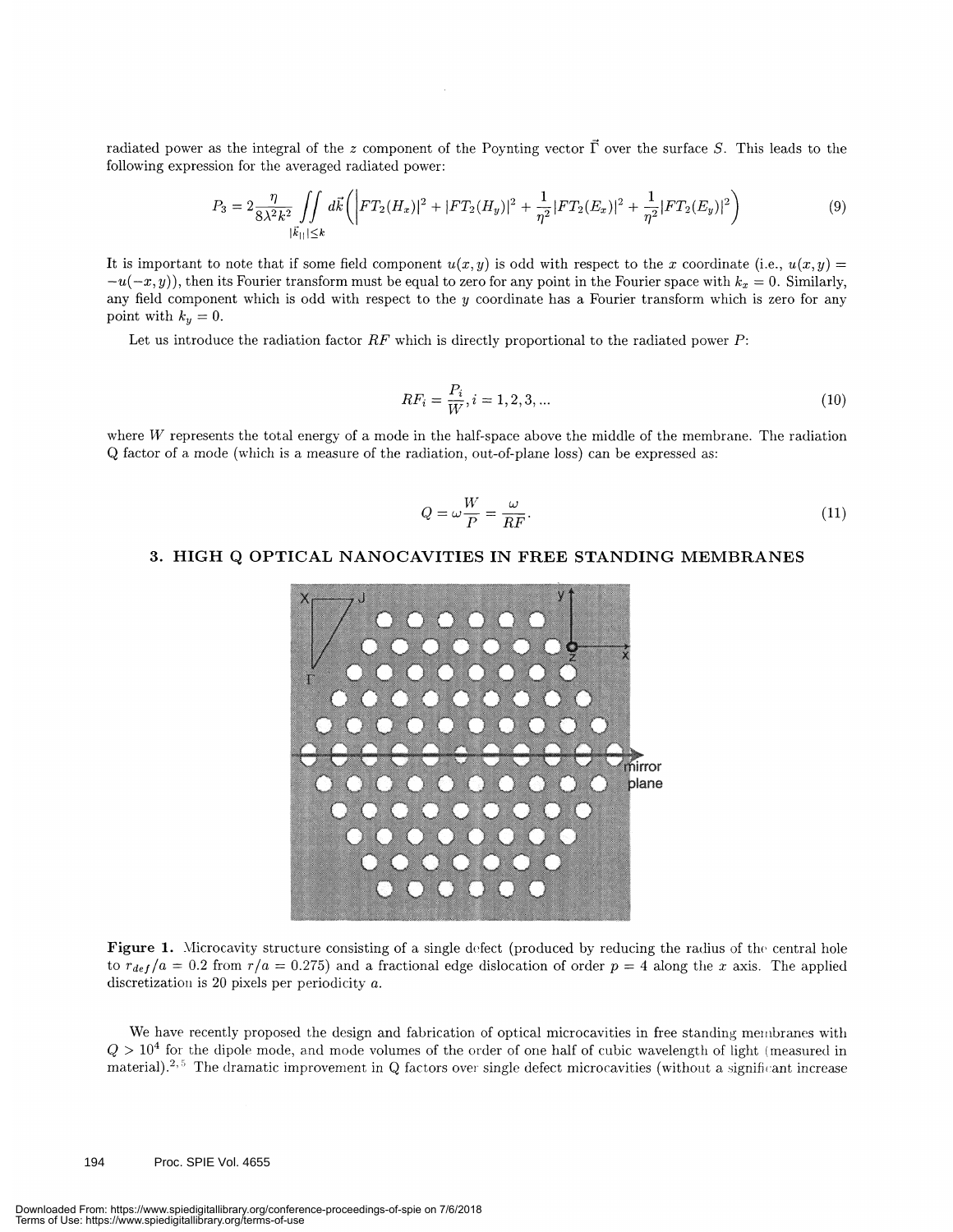

Figure 2. Field components of the x-dipole mode at the surface S positioned at approximately  $d/4$  from the surface of the membrane. The analyzed structure is shown in Figure 1.

in the mode volume) was obtained by introducing a novel type of photonic crystal lattice defect, consisting of the elongation of holes along the symmetry axes. We call this type of defect a *fractional edge dislocation*, by analogy with edge dislocations in solid state physics. Edge dislocations are formed by introducing extra atomic planes into the crystal lattice. On the other hand, we here insert only fractions of atomic planes along the symmetry axes of photonic crystal, as shown in Figure 1. Hole-to-hole distances are preserved under this deformation, and the halfspaces  $y > p/2$  and  $y < -p/2$  maintain the unperturbed photonic crystal geometry.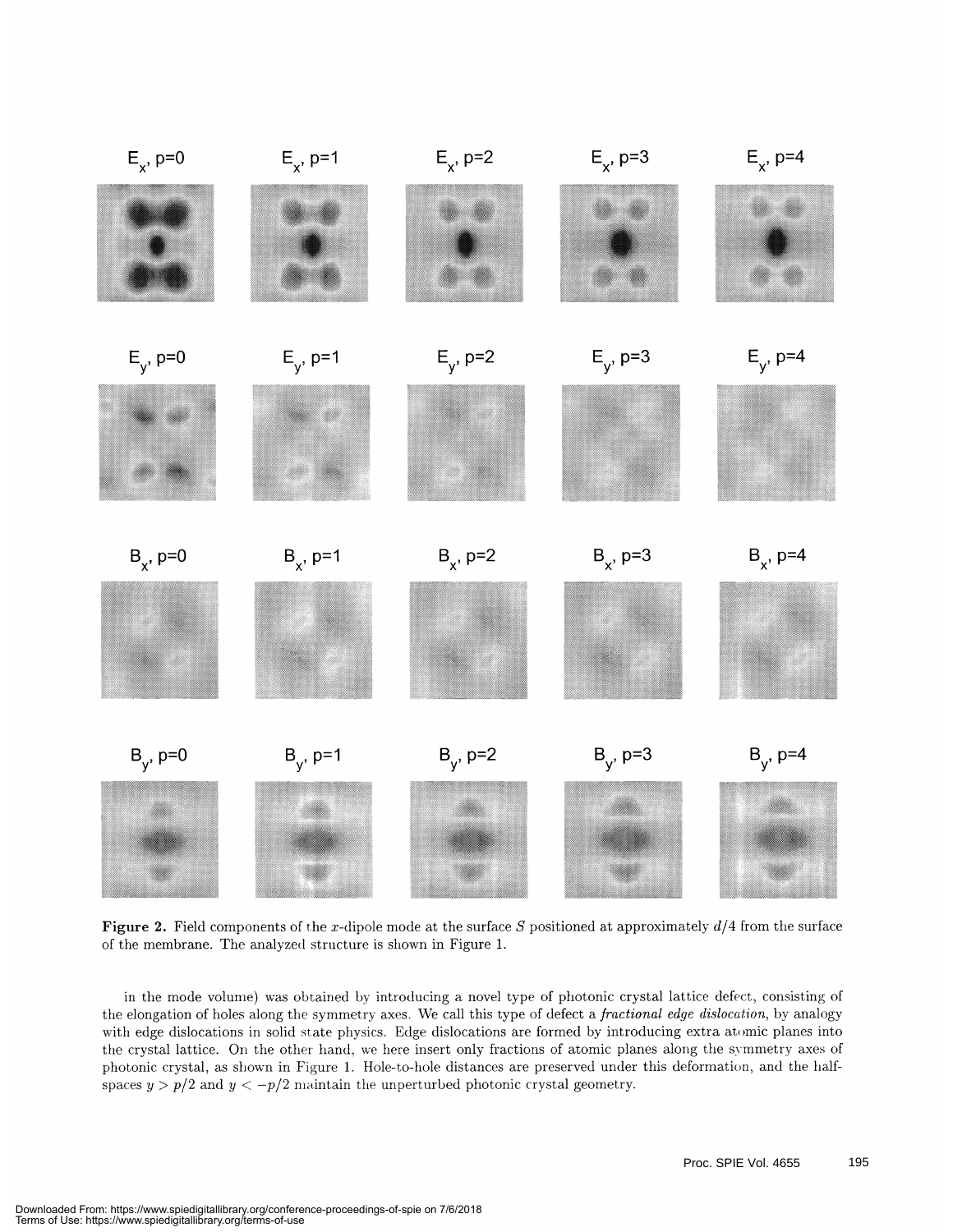

Figure 3. Fourier components of the x-dipole mode in the structure from Figure 1. A fractional edge dislocation is of the order  $p = 0$  in this case. The light cone can be respresented as a disk with the radius approximately equal to 0.015. The horizontal and vertical axes correspond to  $\frac{k_x}{2\pi}$  and  $\frac{k_y}{2\pi}$ , respectively.

We consider again some of the microcavities that we proposed in Reference 2. The unperturbed photonic crystal parameters are  $r/a = 0.275$ ,  $d/a = 0.75$  and  $n = 3.4$ , where r, a, d and n represent the hole radius, the periodicity of the triangular lattice, the thickness of the slab, and the refractive index of the semiconductor material, respectively. The choice of photonic crystal parameters is discussed in more details in our previous work.<sup>2,9</sup> In the FDTD method, we apply the discretization of 20 pixels per periodicity a. Therefore, a fractional edge dislocation of order  $p = 1$ corresponds to the insertion of extra material whose thickness is equal to 1/20a. In the microcavity of our interest, the central hole radius is decreased to  $r_{def}/a = 0.2$  and a fractional edge dislocation of order p is applied along the x axis, as shown in Figure 1.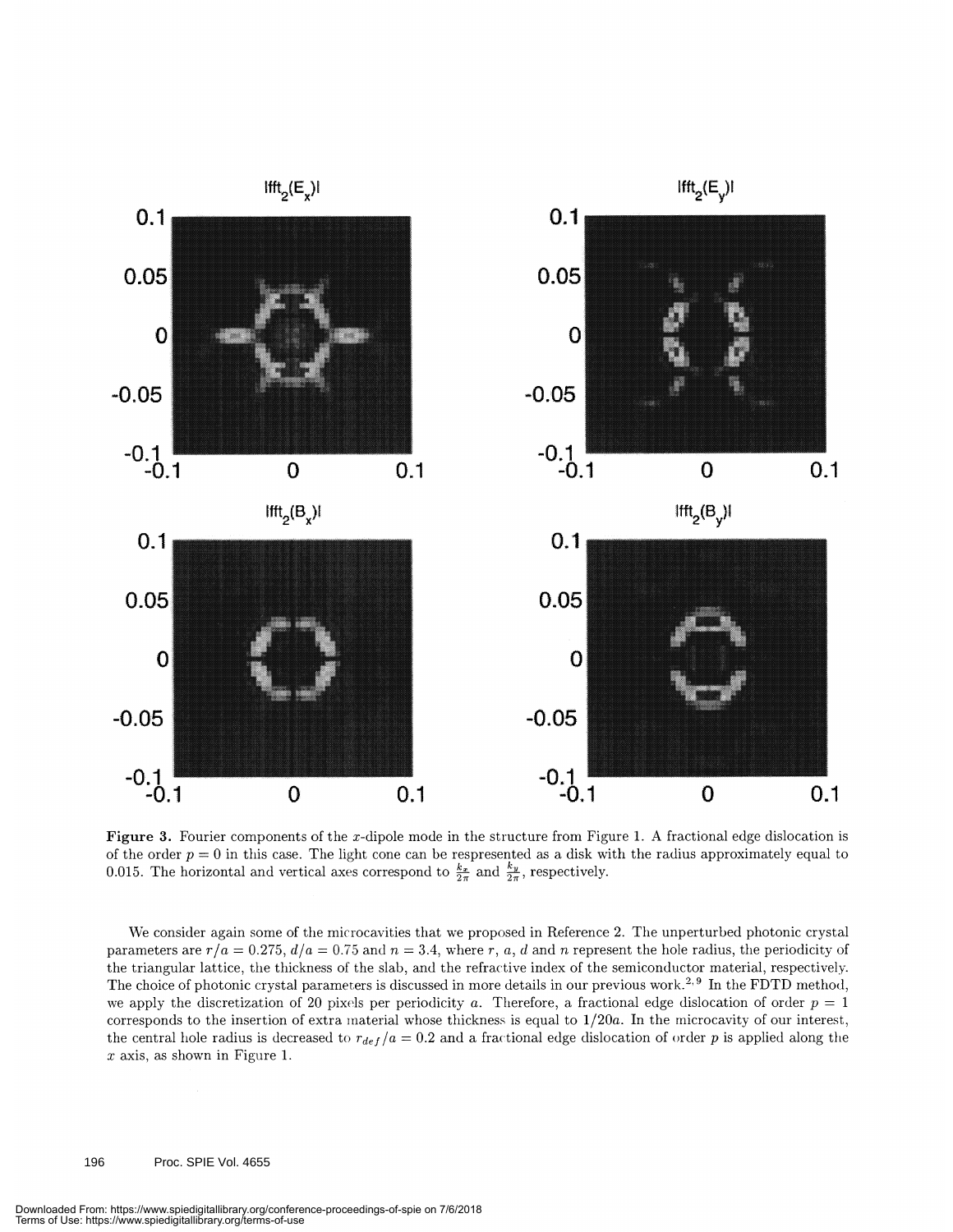

Figure 4. 2D Fourier transforms of the even field components of the x-dipole mode in the structure shown in Figure 1, as a function of the elongation parameter p. The light cone can be respresented as a disk inscribed into the square. Clearly, the intensities of Fourier transforms within the light cone are minimized for  $p = 2$ , where Q factor reaches its maximum.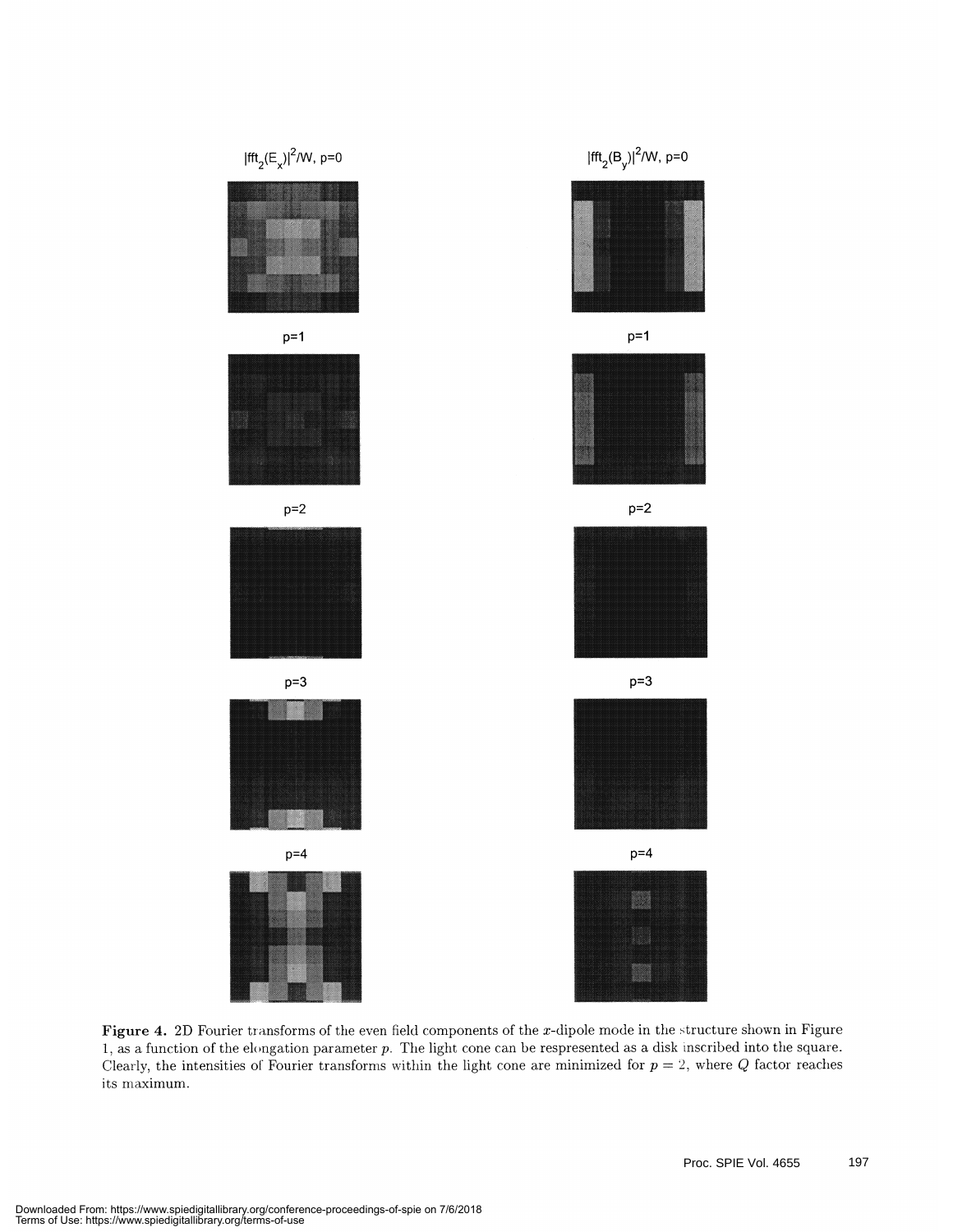Field components of the x-dipole mode in the analyzed structure are shown in Figure 2, as a function of the elongation parameter p. For the x-dipole mode,  $E_x$  and  $B_y$  components are even, while  $E_y$  and  $B_x$  (i.e.,  $L_x$  and  $N_y$ ) do doth symmetry axes x and y. Therefore, it is expected that  $E_y$  and  $B_x$  (i.e.,  $L_x$  and  $N_y$ ) not contribute significantly to the radiated power in this case, since their Fourier transforms are equal to zero along both  $k_x$  and  $k_y$  axes. This is also illustrated in Figure 3. Therefore, in the case of the analyzed x-dipole mode we can approximate the expression 9 even further:

$$
P_4 = 2 \frac{\eta}{8\lambda^2 k^2} \iint\limits_{|\vec{k}_{||}| \le k} d_{k_x} d_{k_y} \left( \left| FT_2(H_y) \right|^2 + \frac{1}{\eta^2} |FT_2(E_x)|^2 \right) \tag{12}
$$

In order to minimize the radiated power, it is necessary to minimize (within the light cone) the Fourier transforms of the even field components  $E_x$  and  $B_y$ . In general case, these Fourier transforms are non-zero at small values of  $|\vec{k}_{\parallel}|$  (i.e., in the light cone). However, they can be minimized by balancing the intensities of positive and negative field lobes. Indeed, we can observe in Figure 2 that by varying the elongation parameter  $p$ , we also tune the sizes of the central (negative) lobes in  $E_x$  and  $B_y$ , as well as the intensity distribution between the positive and negative lobes. Therefore, the tuning in p is expected to lead to tuning in Fourier transforms of the even field components, and subsequently to tuning in radiated powers.



Figure 5. Q factors estimated from the FDTD, or from the Fourier transforms of the tangential field components. The plane S is positioned at a distance equal to  $\lambda/2$  from the surface of the membrane.

The Fourier components of the x-dipole mode in the structure with  $p = 0$  are shown in Figure 3. When the elongation parameter p changes in the analyzed range from 0 to 4, peaks in the Fourier space preserve their position, but their intensities are tuned. This can be observed in Figure 4. Clearly, Fourier components within the light cone are minimized for  $p = 2$ , where Q factor reaches its maximum. Therefore, the optimization of Q factor of the dipole mode (after the application of fractional edge dislocations) is a result of suppression of the wave-vector components within the light cone. This suppression is a product of balancing between the energies of the positive and negative field lobes of the even field components. The  $Q$  factor optimization is achieved in this case without a significant mode delocalization.

In our FDTD calculations,<sup>2</sup> the total Q factor is separated into the lateral  $(Q_{\rm H})$  and vertical  $(Q_{\perp})$  quality factors.  $Q_\perp$  is a measure of radiation loss, while  $Q_{||}$  corresponds to the loss through mirrors in lateral directions, which can be reduced by adding more layers of photonic crystal. The boundary for separation of vertical from lateral loss (i.e.,  $Q_{\perp}$  from  $Q_{\parallel}$ ) is positioned approximately at  $\lambda/2$  from the surface of the membrane, as sugg We have discussed in our recent publication<sup>2</sup> that this choice of boundary excludes some small portion of radiation loss from  $Q_{\perp}$ , and the total Q factor of the analyzed dipole mode achievable by increasing the number of the PC